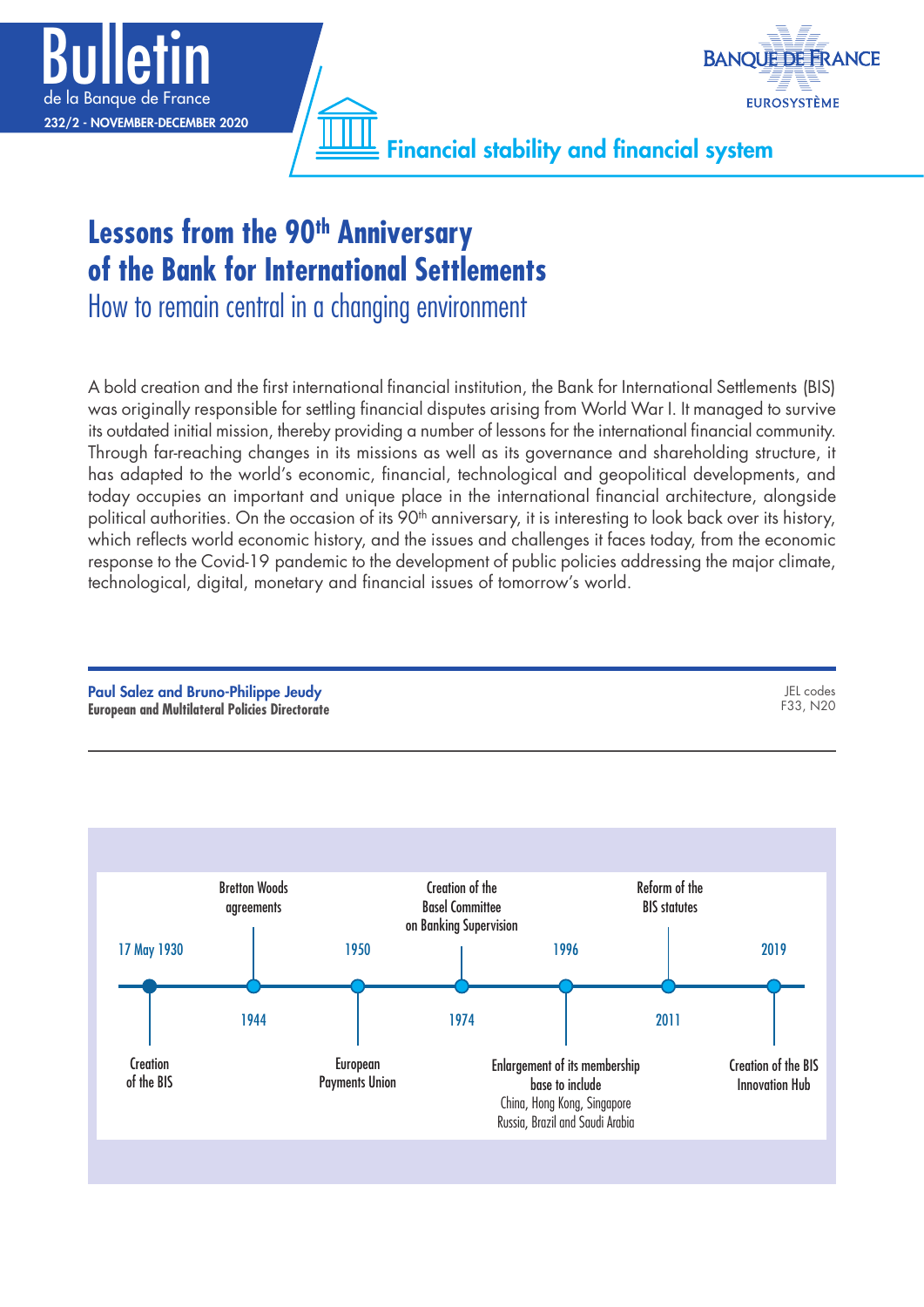



Inety years ago, on 17 May 1930, the Bank<br>for International Settlements (BIS), the first<br>international financial institution responsible<br>for settling financial disputes grising from World World for International Settlements (BIS), the first international financial institution responsible for settling financial disputes arising from World War I, was founded in Basel. While the institution has evolved, both in its missions and its governance, in line with economic, financial, technological and geopolitical changes in the world, its permanence and the place it now occupies in the international financial architecture provide useful lessons for the international community. How has it managed to remain a key player in a changing environment and to establish its own legitimacy in the coordination of public policies in the monetary and financial spheres?

# **1 A bold creation**

The BIS is first and foremost a pioneer. While the Bretton Woods agreements of 1944 are commonly remembered as the foundation of institutionalised economic multilateralism, the BIS not only predates them by more than a decade, but was also established in the early 1930s in the aftermath of both World War I and the stock market crash of October 1929. Paradoxically, it was in a period often marked by protectionist, or even nationalistic tendencies, and hardly conducive to multilateralism, that a new international economic cooperation was embodied in the Basel institution. Established to facilitate the payment of international war reparations, it was created by the central bankers of the victorious and defeated countries, at the behest of their governments, which were the respective creditors and debtors of the large war debt agreed under the Treaty of Versailles. From the outset, it has differed from other international institutions, such as the League of Nations, in terms of its legal status, i.e. a joint-stock company whose shareholders are central banks as well as – until 2001 – private individuals, and in terms of its operational and financial independence, since the Bank is not linked to political power and covers its expenses alone by generating profits from portfolio management activities. For instance, as at 31 March 2019, the BIS was managing more than 291 billion in assets denominated in Special Drawing Rights (SDRs) on behalf of third parties and for its own account (see extract below from the *BIS Annual Report* 2018/2019).

# **2 After World War II, the very existence of the BIS was threatened**

At the end of World War II, after fifteen years of operation, a third of which during a conflict that did not interrupt the meetings between central bankers, including and above all from the warring powers, the issue of the future of the BIS was called into question. Indeed, the mission assigned to the institution when it was created had lost much of its relevance in the wake of the Great Depression and the abolition of the reparations mechanism in 1932, against the backdrop of German hyperinflation. The BIS then adapted by shifting its role to technical cooperation between central banks and the organisation of discussion meetings between central bankers, a role that it still plays to a large extent today.

Yet while the Bretton Woods conference was underway, Americans and Europeans were at odds over the future of the BIS. The former believed that the newly-created international institutions, such as the International Monetary Fund (IMF) or the World Bank, the purpose of which was to promote multilateral cooperation, could replace the BIS, which was deemed to have become superfluous. Europeans, however, defended the existence of the Basel institution, useful for holding a group of central bankers. Behind these debates lie more sensitive issues such as the role of the BIS during World War II and in particular the relationship it continued to maintain with the Reichsbank despite (or because of?) its neutrality. An opaque debate on transparency and accountability also emerged and took hold many years later. As an institution hosting a closed club of experts in a private setting, the BIS irritated the US Congress, particularly since it considered that the Bank's financial operations could compete with those of the IMF. This American mistrust, which is not new, had institutional consequences: from before the war, the Federal Reserve was not a shareholder of the BIS, like other Western central banks. Wealthy US individuals were shareholders instead of it. US interests were therefore often defended in Basel by representatives of private commercial banks.

Initially, in the debate that pitted central banks against administrations, the latter were victorious: a resolution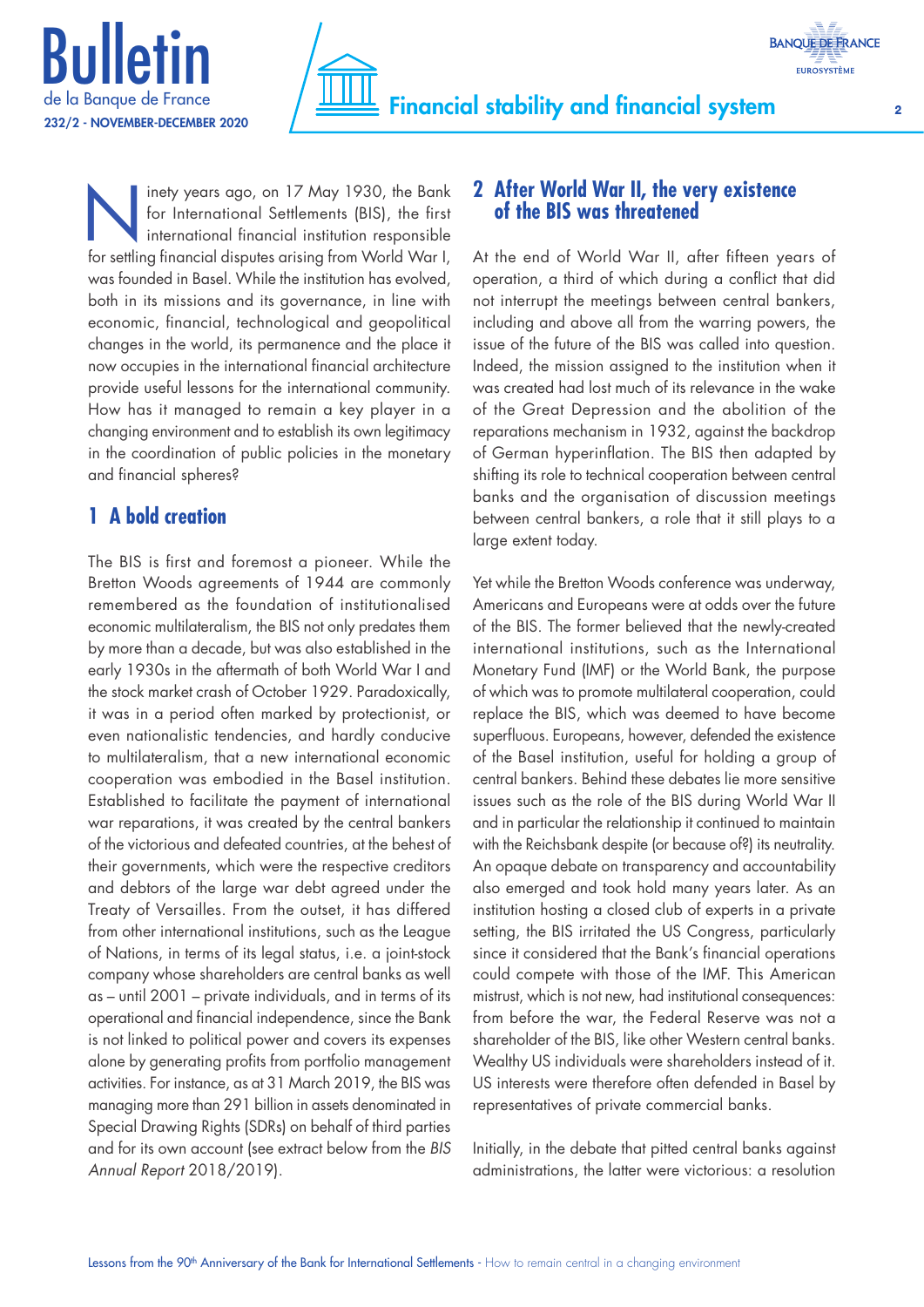



### BIS portfolios in March 2018 and 2019



Source: BIS Annual Report 2019-2020.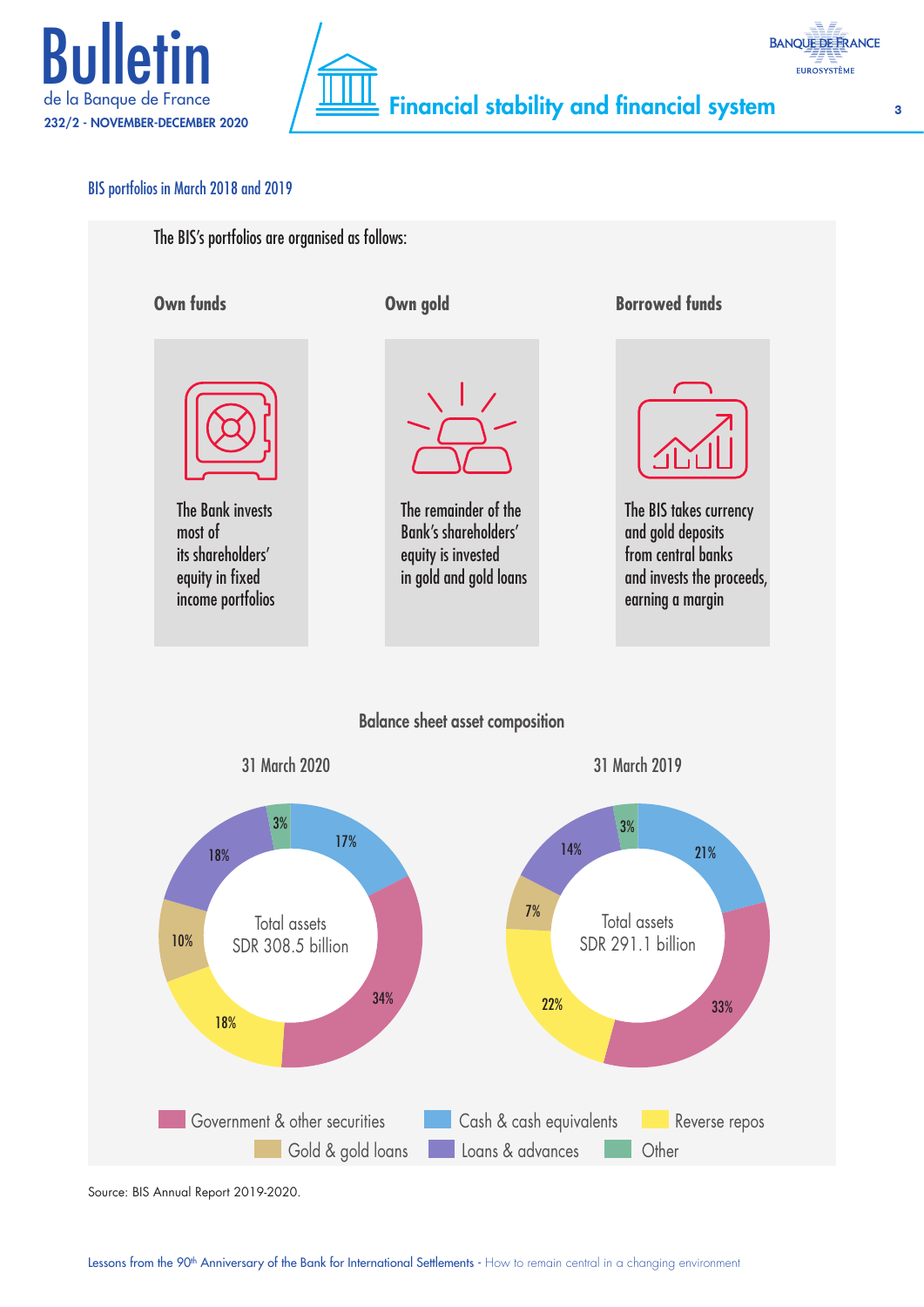



in 1944 called for the immediate dissolution of the BIS. But following numerous discussions between central bankers, BIS officials and representatives of the US Treasury, and a clarification of the future role of the Bank and its relationship with the Bretton Woods institutions, the survival of the BIS, which had proved its ability to create a climate conducive to fruitful discussions between central bankers, was, in 1948, assured. It was entrusted with new missions, such as acting as agent for the European Payments Union created in 1950 to restore the convertibility of European currencies. It then played a major role in European monetary cooperation, notably by hosting meetings of the Committee of European Governors. It thus served as a launch pad for the euro by promoting European monetary cooperation and the functioning of the "Currency Snake" and later the European Monetary System (EMS).

# **3 Faced with new challenges, the BIS has adapted its missions**

Since its inception, the BIS's missions have changed significantly. Its original role of implementing the provisions of the Treaty of Versailles relating to the payment of reparations owed by Germany after World War I is no longer relevant. The economic, financial and monetary environment has changed. In ninety years, liberalised trade and financial flows have exploded. Asia and Latin America have become major economic players, and the euro area was created, in a context marked by the advent of multilateralism which, until recently, remained undisputed.

Against this backdrop, the BIS considerably broadened the scope of its missions, adapting them to the economic and monetary context. It has become an important multilateral player; the euro was thus born in Basel as much as in Brussels or Frankfurt. The BIS now plays a unique role in the development of international banking and insurance standards. In the realm of theory, it strives to break new ground in areas still relatively unexplored or to develop innovative positions. Lastly, it has become the "bank for central banks" by offering them a customer service, particularly in the area of foreign exchange reserve management.

With the creation in 1974 of the Basel Committee on Banking Supervision (BCBS), established by the G10 in response to the financial and banking turmoil, and in 1980 of the committee that was to become the Committee on Payments and Market Infrastructures (CPMI), the BIS hosts and provides the secretariat for two bodies with significant regulatory powers in the field of banking and payments. Accordingly, it was within the Basel Committee that the so-called Basel I, Basel II and Basel III agreements were negotiated. Among other things, they define the minimum capital requirements for banks and are binding far beyond the realm of Basel. The BIS also provides the secretariat for the Financial Stability Board (FSB), which is mandated by the G20 to strengthen cooperation between public authorities and supervisors to promote financial stability.

In the 1980s-1990s, the emergence of the Latin American debt crisis led the IMF to implement ambitious programmes with exceptional financing. However, the situation proved so urgent that the BIS was called upon to grant bridging loans to countries in crisis pending the release of IMF financing, first to Mexico and then to other countries in serious difficulty. The BIS thus became a major player in the resolution of debt crises. Recently, it intervened in the Argentinian sovereign crisis, by granting a USD 2 billion credit line to its central bank in May 2018.

Finally, the BIS is often at the forefront of thinking on new topics. To do so, it draws on a high-level economic and monetary department, the studies of which are closely followed by economists, central bankers, public treasury officials and private asset managers alike. For example, in March 2018, a working group set up by the CPMI and the Markets Committee drew up a report on central bank digital currencies that served as a basis for the report of the working group chaired by Benoît Coeuré on stablecoins and the Libra. It was submitted to the G7 ministers and governors in October 2019. Similarly, recognising the impact of technological innovations on the activities of central banks, the BIS established an Innovation Hub in 2019, first regionally in Asia, then internationally in Europe, to better understand and regulate a financial sector undergoing rapid technological transformation. In 2020, together with the Banque de France, it produced a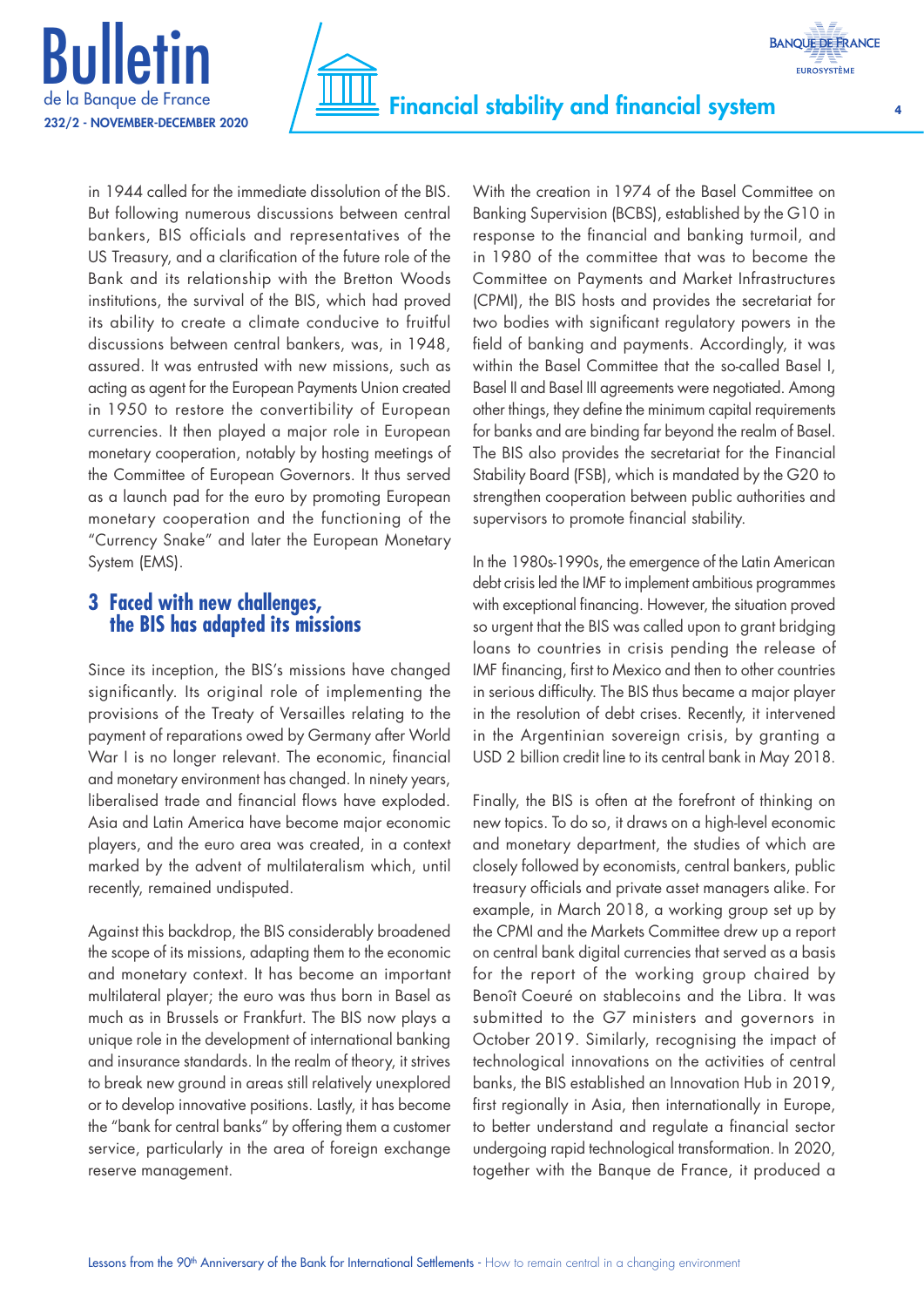



strategic report, "The Green Swan", on the impact of global warming for central banks and regulators or supervisors. Its flagship publication, the *BIS Annual Economic Report*, which analyses the major developments and outlook for the global economy as well as the impact of some of the most recent technological changes, is downloaded and read by tens of thousands of users (see extract below from the *BIS 2019/2020 Annual Report*).

## **4 The representativeness and legitimacy of the BIS were bolstered by geographical enlargements**

The BIS's new operational legitimacy, with the continuous adaptation of its missions to the most recent challenges of international monetary and financial cooperation, has been accompanied by enhanced institutional and geographical representativeness. For instance, the BIS put a permanent end to private shareholdings in 2001, by buying back shares, following a process that began in 1994, when the US Federal Reserve finally purchased its shares, thus becoming a full member of the BIS. How could we fail to see this as a signal to the world that the BIS had become a key player in international monetary and financial stability, and therefore a forum in which the United States needed to have an institutional presence? Above all, the BIS largely opened up to non-Western emerging countries with the Chinese, Indian, Hong Kong, Singaporean, Russian, Brazilian and Saudi memberships in 1996, thus passing from the status of a Western club to that of a global institution, without ever compromising the collegiate spirit that characterises its meetings. This process is still continuing today, with the membership of the central banks of Vietnam, Morocco and Kuwait effective in 2020. While BIS member countries<sup>1</sup> or groups of countries – now 63 including Vietnam's recent membership – numerically only represent one-third of the base of institutions such as the IMF (which counts 189 member countries), they alone are equivalent to almost all of the world's GDP and financial sector, in line with the BIS' missions.

Ultimately, although the BIS has not become the "central bank of central banks" as it is informally known, since it does not conduct – and is not intended to conduct – monetary policy, it remains a reference bank for central banks. Above all, it has become a major player in international monetary and financial cooperation and research in these fields. Whether it be through analysing the drivers of crises, establishing banking solvency ratios, studying regulatory policy responses to the technological innovations that are revolutionising financial services, conducting work on green finance, blockchain or central bank digital currencies, or granting loans to heavily indebted countries, while seeking to coordinate responses to crises, it provides useful and innovative, albeit littleknown, services to the global economy. This is an important achievement, even if the issues and challenges persist. Yet it is equally important, at a time when the economic repercussions of a major pandemic necessitate concerted responses to the temptation of uncooperative behaviour, to recall that economic multilateralism can also be achieved outside the political sphere, in institutions consisting of technicians who are just as committed to adaptability as to defending the common good.

<sup>1</sup> The Eurosystem is represented at the BIS by both the European Central Bank (ECB) and the national central banks of the States that have adopted the euro, which are all BIS shareholders.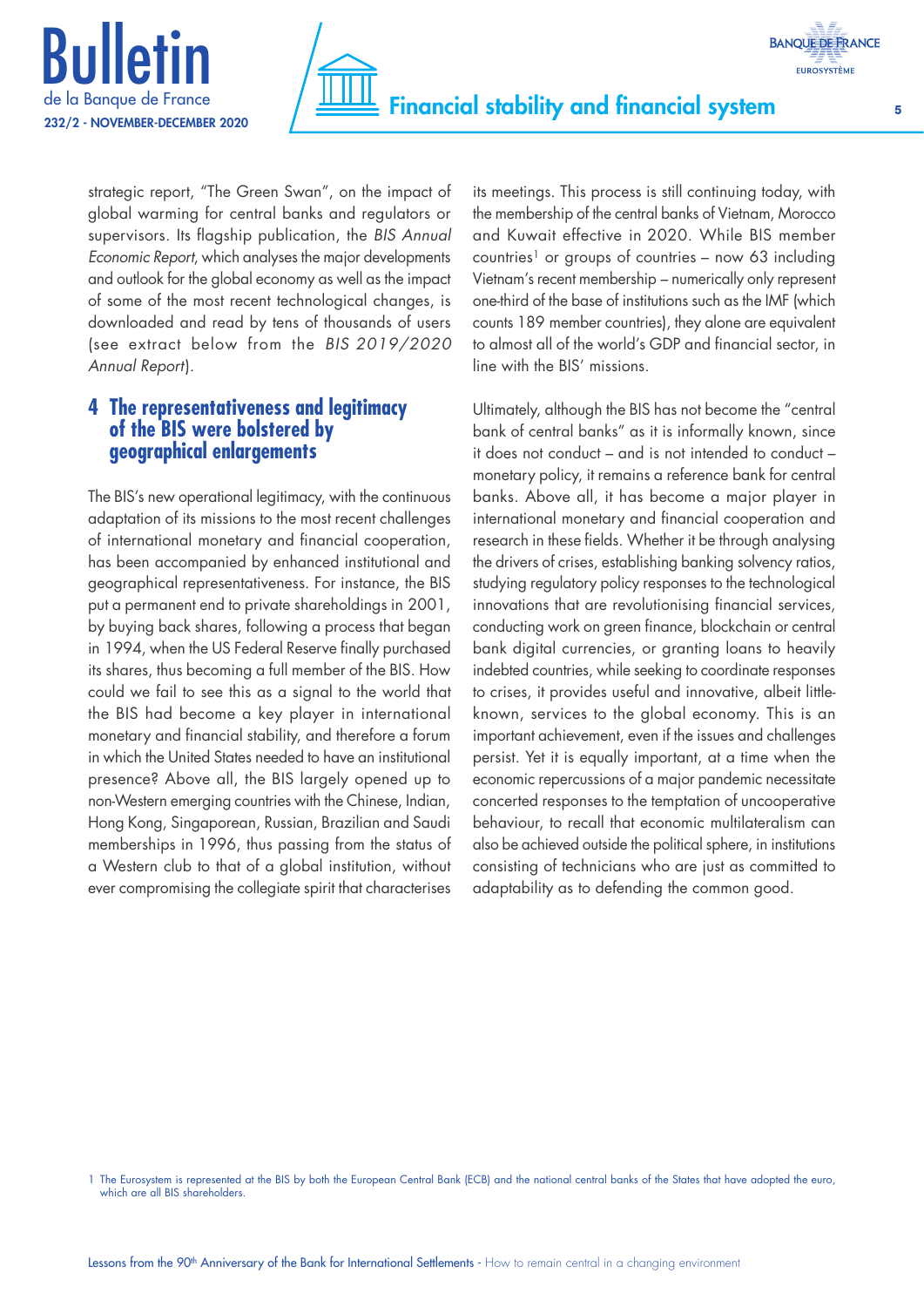





Source: BIS Annual Report 2019-2020.